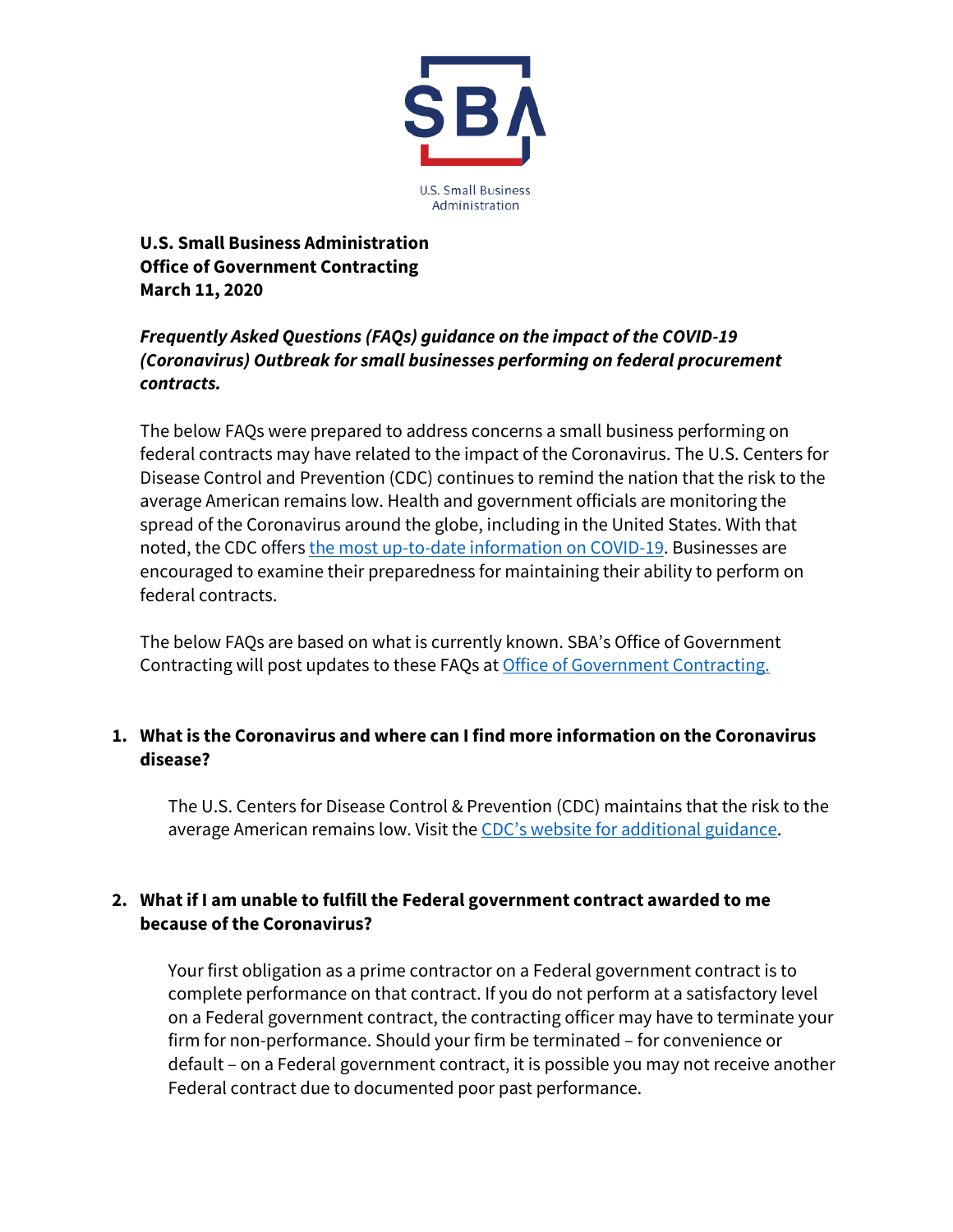

**For any potential performance interruptions, contractors should review their contracts to see what, if any, latitude or remedy for performance delays are available.** While most commercial contracts have a *force majeure* clause that excuses performance under extreme circumstances, including pandemics, government contracts do not typically utilize this kind of commercial language. Instead, contracts usually contain Federal Acquisition Regulation (FAR) and other agency-specific regulations. Here, some cost-reimbursement, time-and-material, and labor-hour government contracts contain **FAR Clause 52.249-14 – Excusable Delays**. This FAR clause, if inserted into the contract, provides that the Contractor shall not be in default because of any failure to perform if the failure arises from causes beyond the contractor's control. Such circumstances include:

If the failure arises from causes beyond the control and without the fault or negligence of the contractor.

Examples of these causes are (1) acts of God or the public enemy, (2) acts of the Government in either its sovereign or contractual capacity, (3) fires, (4) floods, (5) epidemics, (6) quarantine restrictions, (7) strikes, (8) freight embargoes and (9) unusually severe weather. In each instance, the failure to perform must be beyond the control and without the fault or negligence of the contractor.

Notably, the government still reserves the right to terminate the contract for convenience if there is a delay in contractual deliverables to the government subject to the clause above.

Further, all Federal government commercial contracts should contain **FAR Clause 52.212-4(f),** which provides that the contractor shall be liable for default unless nonperformance is caused by an occurrence beyond the reasonable control of the contractor and without its fault or negligence such as acts of God or the public enemy, acts of the government in either its sovereign or contractual capacity, fires, floods, epidemics, quarantine restrictions, strikes, unusually severe weather and delays of common carriers.

The contractor shall notify the contracting officer, or in the case of a subcontractor – the Prime's contracting officer, **in writing as soon as it is reasonably possible** after the commencement of any excusable delay. Providing official notification will set forth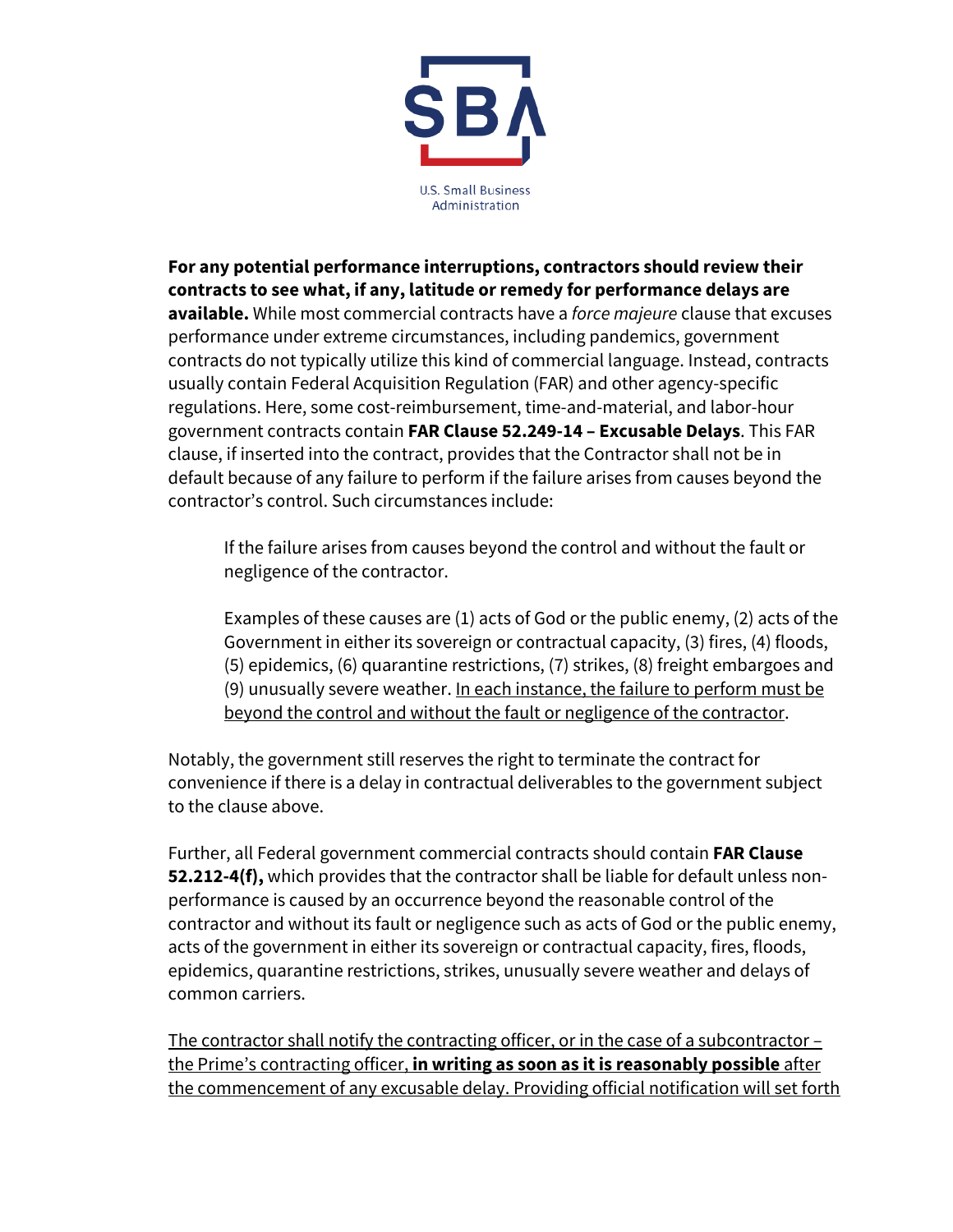

the full particulars in connection therewith, shall remedy such occurrence with all reasonable dispatch, and shall promptly give written notice to the contracting officer of the cessation of such occurrence.

Contractors should take note that *this clause requires contractors to notify the contracting officer in writing "as soon as it is reasonably possible"* and mitigate any potential impact.

With or without this clause, contractors would be wise to be in frequent communication with their government counterparts to set expectations and develop a plan.

For small business concerns, find more information on planning for and responding to the Coronavirus disease: [Current CDC Business Guidance.](https://www.cdc.gov/coronavirus/2019-ncov/community/guidance-business-response.html)

## **3. What happens if government worksite or personnel is unavailable, making it difficult or impossible to fulfill my Federal government contract?**

Contractors should communicate in advance with agencies and determine the effects if it is possible that government employees will not be at their worksites and not be able to supervise a contract properly. It is best to complete tasks that may be done without government guidance and continue to attempt to reach the point of contact on the contract. Contractors should not make significant changes to schedule, scope, deliverable, or cost without formal approval to do so.

Note: Contractors may also be entitled to wind down and startup costs if performance is not possible due to the government's unavailability.

### **4. What if I'm a subcontractor on a Federal contract? How are subcontracts impacted?**

Contracts between a Prime contractor and its subcontractor(s) are considered commercial contracts. Subcontractors are encouraged to review agreements with their Prime Contractor representative to fully understand their obligations and recourse options in the event of impact to performance due to the coronavirus. As noted above, many commercial contracts contain a *force majeure* clause that provides